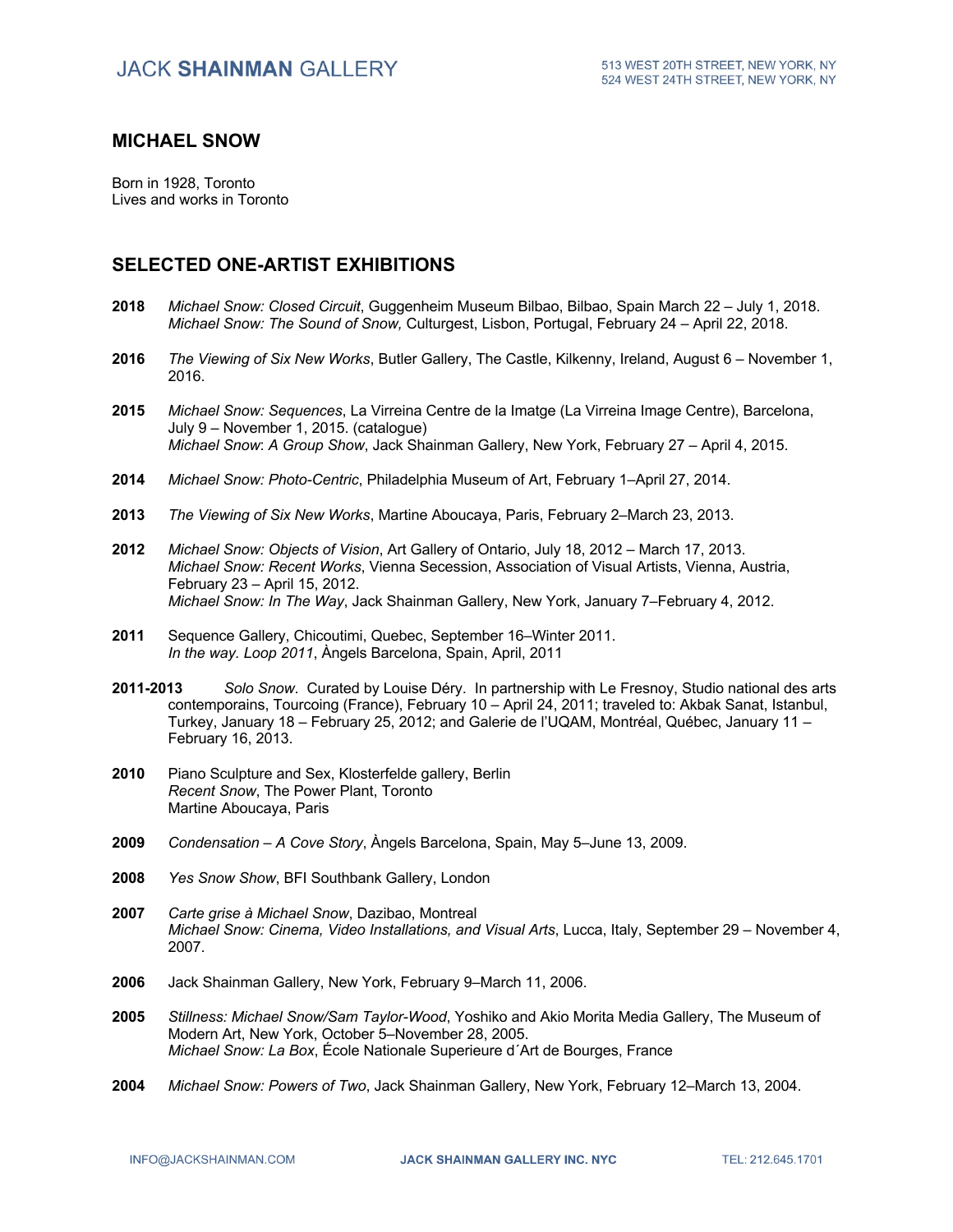- **2003** *Michael Snow: Selections from the Spectrum*, Macedonian Museum of Contemporary Art, Thessaloniki
- **2002-2003** *Instant Snow*, exhibition and film retrospective, Centre Georges-Pompidou, Paris, October 30, 2002 – January 2, 2003.
- **2002** *Invite #4: Michael Snow – Hearing Aid –* Klosterfelde, Berlin *Michael Snow*, Galerie Barbara Wien, Berlin *Michael Snow: Almost Cover to Cover*, John Hansard Gallery, Southampton, United Kingdom *Sunset & Close-Up*, Moore Gallery, Toronto *Video Fields*, salle d'expositions, Paris Université 1, Paris *Corpus Callosum*, a 2-week run at Film Forum, New York *Waiting Room*, Kunst-Werke, Berlin *Hearing Aid, Sound Works 1970–2002*, Galerie Klosterfelde, Berlin *Bookworks and Catalogues*, Barbara Wien Gallery, Berlin *Video Fields*, Canada House, London England
- **2001** *Michael Snow almost Cover to Cover*, Arnolfini Gallery, Bristol (travels to John Hansard Gallery, Southampton UK, 2002) *Early Snow*, Moore Gallery, Toronto *That/Cela/Dat*, White Box, New York N.Y. *Couple*, video installation, SAW Gallery, Ottawa
- **2000** *Snow Alert*, White Box, New York *Michael Snow: Fragments d'un retrospective 1962–1999*, Musée d´art Moderne et Contemporain, Geneva
- **1999-2000** *Panoramique: Oeuvres photographiques & films/Photographic Works & Films 1962-1999*, Bruxelles: Société des Expositions du Palais des Beaux-Arts, July 8 – September 5, 1999. Traveled to: Cinémathèque royale de Belgique, August – September 1999; Centre national de la photographie, Paris, January 26 – March 20, 2000; and Centre pour l'image contemporaine, Saint-Gervais and Mamco, Geneva, April 12 – June 18, 2000.
- **1998** *Transparenté*, La Ferme du Buisson, Noisiel (France) *Redifice*, Centre Culturel Canadien, Paris
- **1997** Stux Gallery, New York
- **1995** *Michael Snow*, Musée d´art contemporain de Montréal, Quebec *Michael Snow: The Walking Woman Works*, Macdonald Stewart Art Centre, Guelph, Ontario *Michael Snow: Works from the Collection of the National Gallery of Canada*, Musée d'Art Contemporain, Montreal
- **1994** *Light, Surface and Sound*, Presentation House Gallery, Vancouver *The Michael Snow Project*, four simultaneous exhibitions: *Exploring Plane and Contour*, Art Gallery of Ontario, Toronto; *Around Wavelength*, Art Gallery of Ontario, Toronto; *Presence and Absence: The Films of Michael Snow*, Art Gallery of Ontario, Toronto; *Embodied Vision*, The Power Plant, Toronto
- **1993** S.L. Simpson Gallery, Toronto
- **1992–1993** Galerie Claire Burrus, Paris France
- **1992** San Francisco Art Institute, San Francisco
- **1988** Hara Museum of Contemporary Art, Tokyo *#720 (Thanks to Robert Crumb)*, Ruine der Künste, Berlin
- **1986** The Isaacs Gallery, Toronto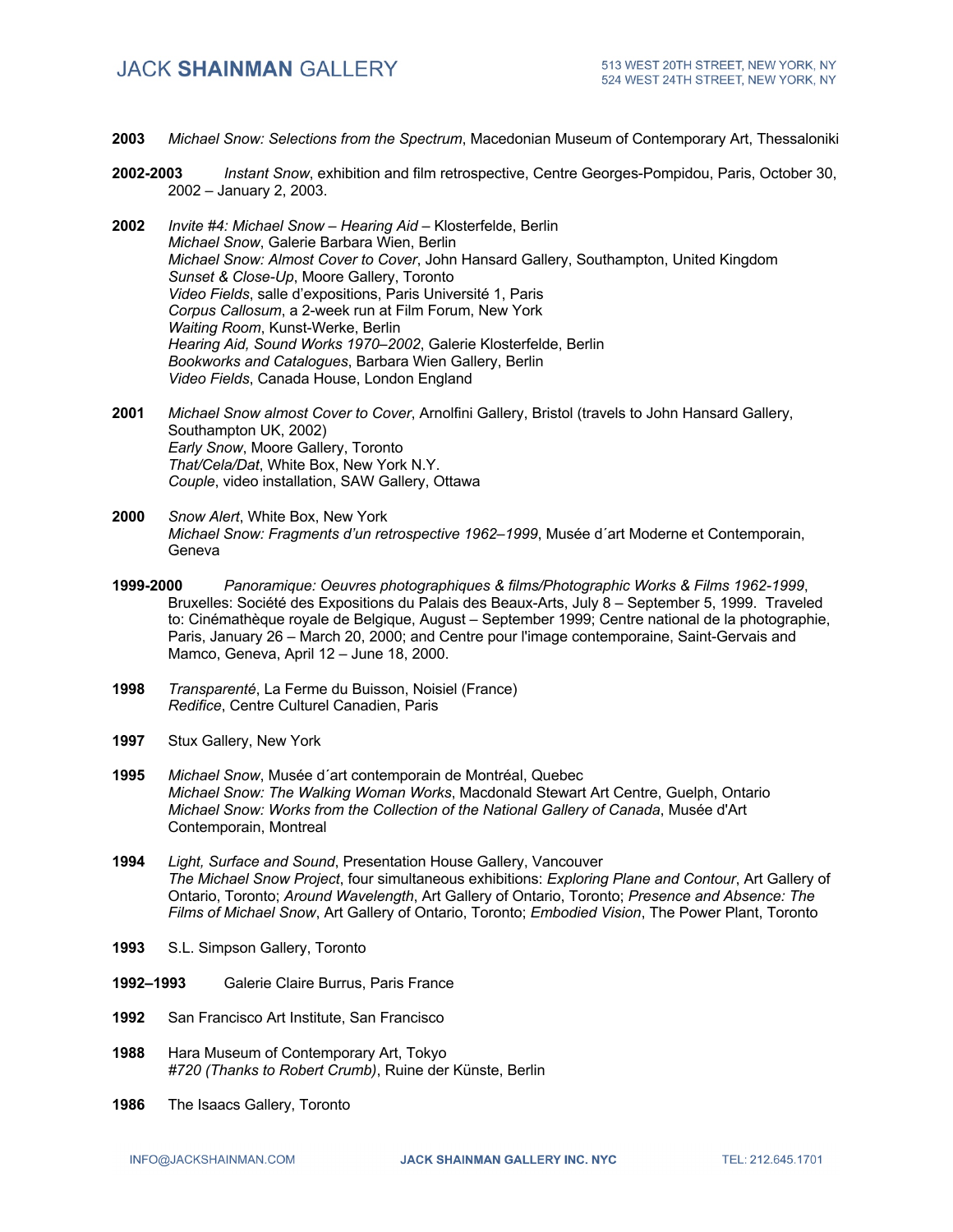*The Spectral Image*, Expo '86, Vancouver

*Visionary Apparatus* (with Juan Geuer), List Gallery, Massachusetts Institute of Technology, Cambridge

- **1983–1984** *Walking Woman Works: Michael Snow 1961–1967*, Agnes Etherington Art Centre, Kingston Ontario; Cornell University, Ithaca, New York; Halifax; London; Victoria; Toronto
- **1983** *Michael Snow*, Frederick S. Wright Gallery, University of California, Los Angeles *Snow in England*, Canada House, London
- **1978–1979** *Michael Snow*, Centre Georges Pompidou, Paris; Kunstmuseum, Luzern, Switzerland; Museum Boymans-van Beuningen, Rotterdam; Rheinisches Landesmuseum, Bonn; Musée des Beaux Arts, Montreal; Vancouver Art Gallery
- **1976** *Michael Snow: Ten Photographic Works*, The Museum of Modern Art, New York, February 19 April 25, 1976.
- **1972** Center for Inter-American Relations, New York Bykert Gallery, New York
- **1970** *XXV Venice Biennale*, Venice, Italy Bykert Gallery, New York *Michael Snow: A Survey*, Art Gallery of Ontario, Toronto
- **1967** Vancouver Art Gallery, Vancouver Poindexter Gallery, New York in 1968, 1965 and 1964 The Isaacs Gallery, Toronto in 1991, 1989, 1988, 1987, 1986, 1984, 1982, 1969, 1964, 1962, 1960, 1958 and 1957

## **SELECTED GROUP EXHIBITIONS**

- **2018-2019** *3D: Double Vision*, Art of the Americas Building, LACMA, Los Angeles, California, July 15, 2018 – March 31, 2019. *Parking on Pavement*, The School | Jack Shainman Gallery, Kinderhook, NY, November 17, 2018 – March 2, 2019.
- **2017** *Home Room*: *A Multimedia Group Exhibition*, The School **│** Jack Shainman Gallery, Kinderhook, New York, January 7 – April 2017
- **2016** Biennale de l'Image Possible*. Les Chiroux, Centre culturel de Liege, Liege, Belgium, August 20 – October 15, 2016.*
- **2015-2016** *Winter in America*, The School, Kinderhook, New York, October 17, 2015 March 19, 2016.
- **2015** *Pliure (Prologue. La part du feu)*, Foundation Calouste Gulbenkian, Paris, France, January 30 April 12, 2015. *POP SHOW! Dazzled by the Everyday*, Art Gallery of Alberta, Edmonton, Alberta, Canada, March 21 – June 7, 2015. *Landscape in Motion: Cinematic Visions of an Uncertain Tomorrow*, Kunsthaus Graz, Austria, March 13 – October 26, 2015.
- **2014** *Eric's Trip*, Lisa Cooley, New York, July 21–30, 2014. *Mise En Scène*, The School, Kinderhook, NY, August – December 2014. *Slide Slide Slide*, Microscope Gallery, Brooklyn, New York, September 5 – October 6, 2014. *25FPS Festival, Jury's Choice 3,* Zagreb and Rijeka, Croatia, September 25-28, 2014.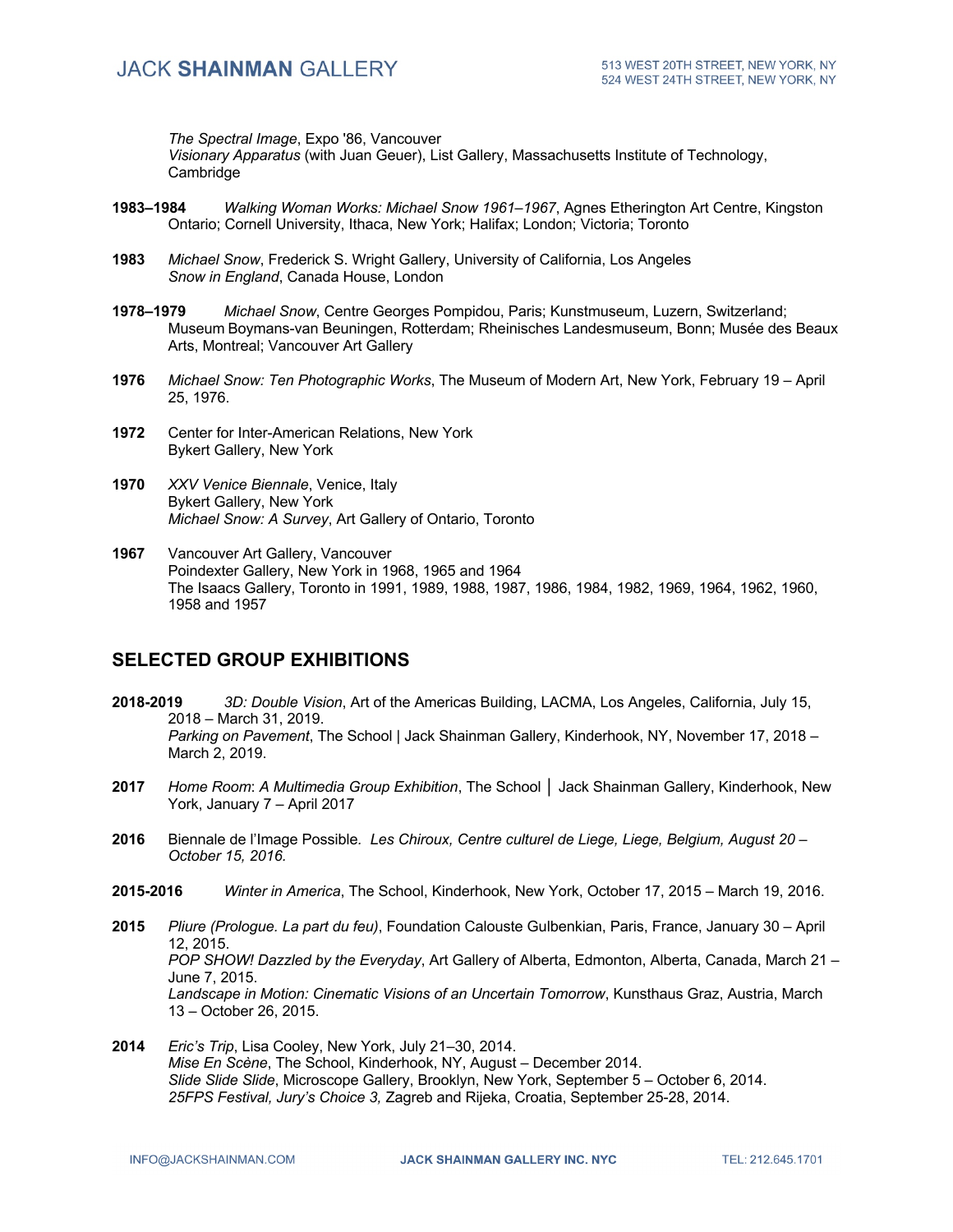*El Hotel Elélectrico – Rooms available*, M HKA – Museum of Contemporary Art Antwerp, Belgium, February 21 – May 11, 2014.

- **2013-2014** *Michael Snow: The Legacy of Wavelength*, The Alfred H. Barr, Jr. Painting and Sculpture Galleries, fourth floor, The Museum of Modern Art, New York, August 15, 2013 - January 31, 2014.
- **2012–2013** *Builders: Canadian Biennial 2012*, National Gallery of Canada, Ottawa, November 2, 2012– February 18, 2013.
- **2012** *Dreamland: Textiles and the Canadian Landscape*, Textile Museum of Canada, Toronto, May 23– September 30, 2012. *Oh, Canada*, Massachusetts Museum of Contemporary Art, North Adams, May 27, 2012–April 1, 2012. *The Box: The Single Channel Exhibition Space*, Wexner Center for the Arts, Columbus, Ohio, February 1–29, 2012.
- **2011** *Videosphere: A New Generation*, Albright-Knox Art Gallery, Buffalo, New York, July 1–October 9, 2011. *Still Films*, Yukon Arts Centre, Canada, March 23–May 21, 2011. *1 + 1 + 1 = 3: Hermann Pitz, Michael Snow, Bernard Voïta*, Culturgest, Lisbon, February 18–May 22, 2011. Curated by Friedrich Meschede.
- **2010** *Essential Cinema*, Toronto International Film Festival (TIFF) Light Box, Toronto, September 12 October 23, 2010.
- **2009** *Works on View*, Jack Shainman Gallery, New York *1969*, PS 1, New York
- **2007** *Projections*, Presented at the Blackwood Gallery, Doris McCarthy Gallery, Justina M Barnick gallery, and The University of Toronto Art Centre, Toronto.
- **2006** *Acting the Part: Photography as Theater*, Musee des Beaux-Arts du Canada, Traveling to: Vancouver Art Gallery, 2007 *Contemporary Photographic Art From Canada*, Neuer Berliner Kunstverein, Berlin
- **2005** *Imposition*, Jack Shainman Gallery, New York, NY
- **2004** *A Charge to Keep*, Jack Shainman Gallery, New York, NY *Heinz Emigholz & Michael Snow,* Goethe-Institut Toronto, March 9 - April 30, 2004.
- **2003** *X-Screen*. Filmische Installationen und Aktionen der 60er und 70er *Jahre*, MUMOK (Museum Moderner Kunst Stiftung Ludwig Wien), Vienna. (includes Two Sides to Every Story) *Future Cinema*, mounted by ZKM Center for Art and Media, Karlsruhe (Germany) includes \*Corpus Callosum and Anarchive 2 : Digital Snow (touring) *Les enfants du Paradis*, video installations, Galérie Yvon Lambert, Paris, included Souffle solaire (cariatides du nord) *Le Diaphane et l'Obscure*, A History of Slides in Contemporary Art, Maison Européean de la Photographie, Paris *Panorama 3*, Le Fresnoy, Studio nation al des arts contemporains Sans commune mesure, image et texte dans l'art actuel, Le Fresnoy, Studio nation al des arts contemporains
- **2002** *VIDEOEX 2002. Experimental Film and Video Festival.* Play Gallery for Still and Motion Pictures, Berlin, Germany, December 17-19, 2002.
- **2001** *Into the Light*, the projected image in American art 1964-1977 Whitney Museum, New York (curator: Chrissie Iles). Travels to The Cleveland Museum of Art, 2002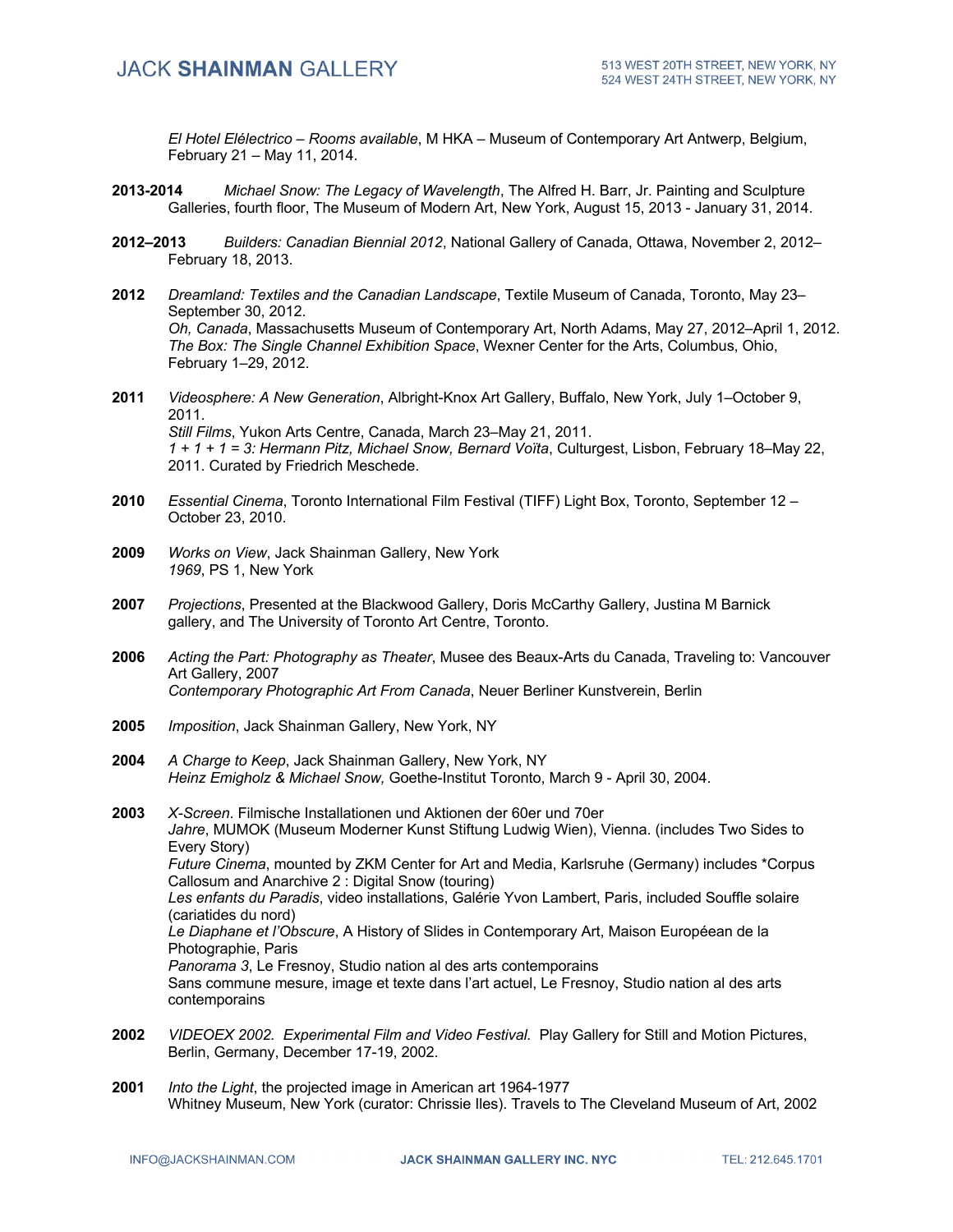*Festival en Lumière*, Montréal Flashing into the Shadows: The Artist's Film after Pop and Minimalism 1966-1976, Whitney Museum, New York (curator: Chrissie Iles)

- **2000** Tout le temps/Every Time, La Biennale de Montréal 2000, Montréal Movimento Aparente, Castellò Spain, 2000 (curator: Eugeni Bonet) Voici, 100 ans d'art contemporain. Palais des Beaux-Arts, Brussels. Paris en 3D, Musée Carnavalet, Paris Le temps, vite, Musée National des Beaux-Arts, Centre GeorgesPompidou, Paris
- **1999** *Global Conceptualism: Points of Origin 1950s-1980s*, Queens Museum of Art, New York. Travels to Walker Art Center (Minneapolis), Miami Art Museum, Vancouver Art Gallery in 1999/2000 *Afterimage: Drawing Through Process*, Museum of Contemporary Art, Los Angeles *Making It New! the big sixties show*, Art Gallery of Windsor (Canada) *Musiques en scène*, Musée d'art contemporain Lyon (France) *Helio Oiticica e a Cena Americana*, Rio de Janeiro (Brazil)
- **1998** *Projections*, Studio national d'art contemporain, Le Fresnoy, Tourcoing (France) *Layers*, Wynick-Tuck Gallery, Toronto
- **1997** *Les Pêches Capitaux: La Gourmandise*, Centre Georges Pompidou, Paris *Timeframes*, Freedman Gallery, Reading, Pennsylvania
- **1996** *Emotion*, McMichael Gallery, Kleinburg, Ontario *Walking and Thinking and Walking*, Louisiana Museum of Modern Art, Humlebaek, Denmark *Art and Film Since 1945: Hall of Mirrors*, Museum of Contemporary Art, Los Angeles. Traveled to: Wexner Center for the Arts, Columbus, Ohio; Palazzo delle Esposizioni, Rome, Italy; Museum of Contemporary Art, Chicago *Magritte*, Musée des Beaux-Arts, Montreal
- **1995–1996** *Biennale de Lyon*, Musée Art Contemporain de Lyon, Lyons France *How Red Works*, Art Gallery of Hamilton, Hamilton ON
- **1995** *Reconsidering the Object of Art 1965–1975*, Museum of Contemporary Art, Los Angeles *Notion on Light*, Stedelijk Museum, Amsterdam *Sculpture Montréal 95*, Le vieux-Port de Montréal, Montreal *Edward Muybridge, Michael Snow, Haim Steinbach*, Jay Gorney Modern Art, New York
- **1990–1992** *Passages de l'Image*, Centre Georges Pompidou, Paris. Traveled to: Barcelona, Spain; Columbus, Ohio; San Francisco, California
- **1988–1990** *Vanishing Presence*, Walker Art Centre, Minneapolis. Traveled to: Detroit; Winnipeg; Atlanta; Ithaca; Richmond
- **1988** *Images du Futur 88*, Art et Nouvelles Technologies, Montreal *Festival des Arts Electroniques de Rennes*, Rennes France; Centre Georges Pompidou, Paris Galerie Vu, Quebec City
- **1987–1998** *Snow/Weiner/Nannucci*, circulated nationally by Art Metropole, Toronto
- **1987** *International Holography Exhibition and Conference*, Copenhagen *Photography and Art, 1984–1986* , Los Angeles County Museum of Art *Photographers Who Make Films*, New York University Photo Center Gallery *Holography: Light in the Third Dimension*, Ontario Science Centre, Toronto *Toronto: A Play of History (Jeu d'Histoire)*, The Power Plant, Toronto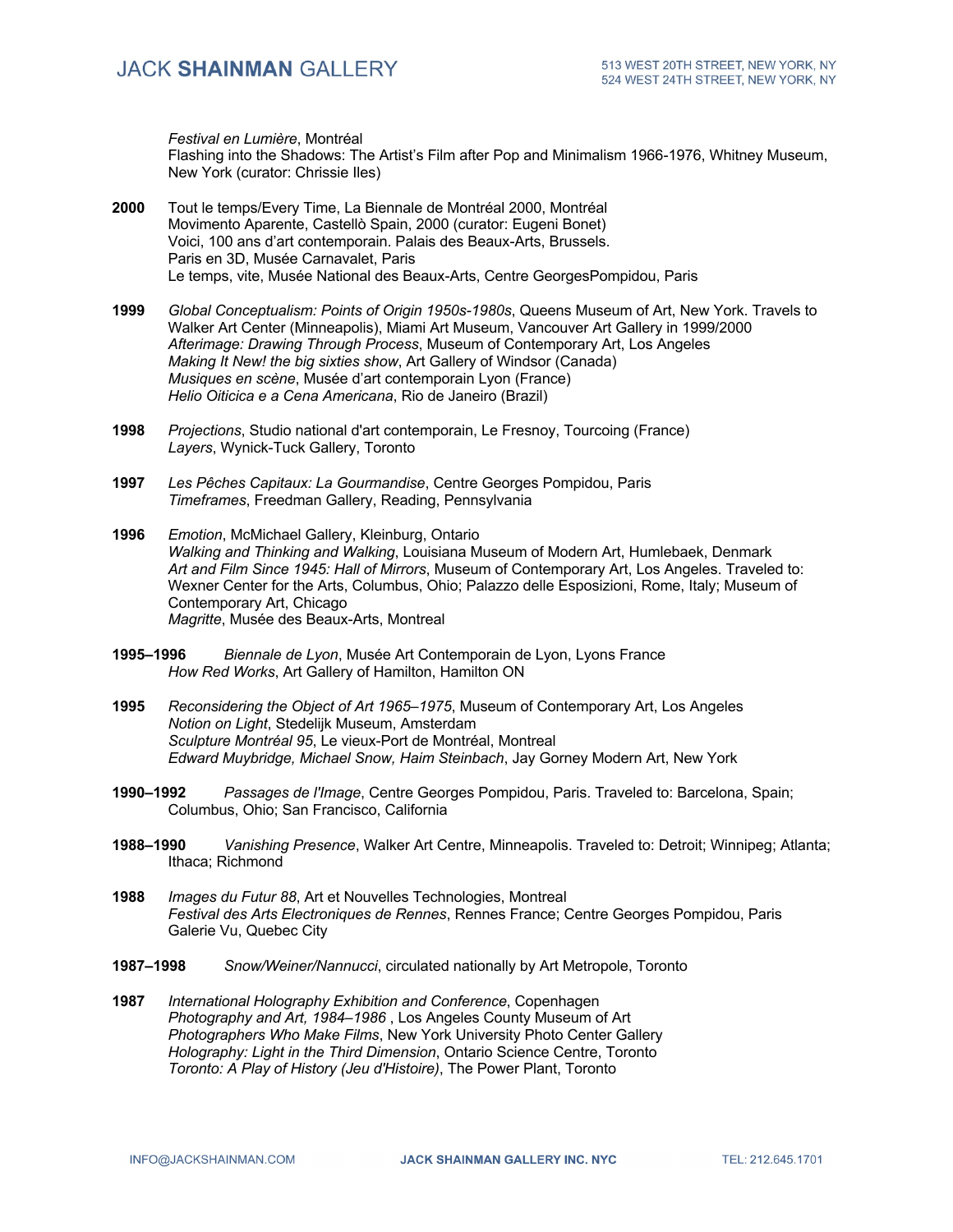- **1986** *Fokus: Contemporary Canadian Art 1960–1985*, Department of External Affairs, Cologne Art Fair, **Germany**
- **1985** *Aurora Borealis*, Centre International d'Art Contemporain de Montréal, Montreal
- **1984** *Seeing People -- Seeing Space*, The Photographers' Gallery, London England
- **1983** *Toronto Painting of the 1960's*, Art Gallery of Ontario, Toronto
- **1982** *Photoalchemy*, The Robert Friedus Gallery, New York
- **1979** *Re-Visions: Projects and Proposals in Film and Video*, Whitney Museum of American Art, New York
- **1977–1978** *Another Dimension*, National Gallery of Canada, Ottawa
- **1977** *Documenta 6*, Kassel, West Germany
- **1975** *A Response to the Environment*, Rutgers University, New Jersey. Traveled to: Walker Art Centre, Minneapolis
- **1969** *Information*, The Museum of Modern Art, New York *Anti-Illusion: Procedures and Materials*, Whitney Museum of American Art, New York
- **1968** *Art d'Aujourd'hui*, France, Italy, Netherlands *Canada 101*, Edinburgh Festival, Scotland
- **1965** *Biennale of Canadian Painting*, National Gallery of Canada, Ottawa *Outdoor Exhibition*, Sculpture Society of Canada, Stratford Ontario *Polychrome Construction*, The Isaacs Gallery, Toronto
- **1964** *Carnegie International*, Pittsburgh PA *Contemporary American Figure Painters*, Wadsworth Atheneum, Hartford CN
- **1963** *Detroit Cultural Center*, Detroit MI
- **1959** *Biennale of Canadian Painting*, National Gallery of Canada, Ottawa; Art Gallery of Ontario, Toronto *Carnegie International*, Pittsburgh PA
- **1958** Walker Art Center, Minneapolis
- **1957** *Biennale of Canadian Painting*, National Gallery of Canada, Ottawa
- **1956** *Hart House* (with Graham Coughtry), University of Toronto, Toronto

## **SELECTED PUBLIC COLLECTIONS**

Agnes Etherington Art Centre, Kingston ON Albright-Knox Art Gallery, Buffalo N.Y. Art Gallery of Alberta, Edmonton Art Gallery of Ontario, Toronto Art Gallery of Western Australia, Perth Art Gallery of Windsor (Ontario) Canada Council Art Bank, Ottawa Confederation Art Centre and Museum, Charlottetown P.E.I. Department of External Affairs, Ottawa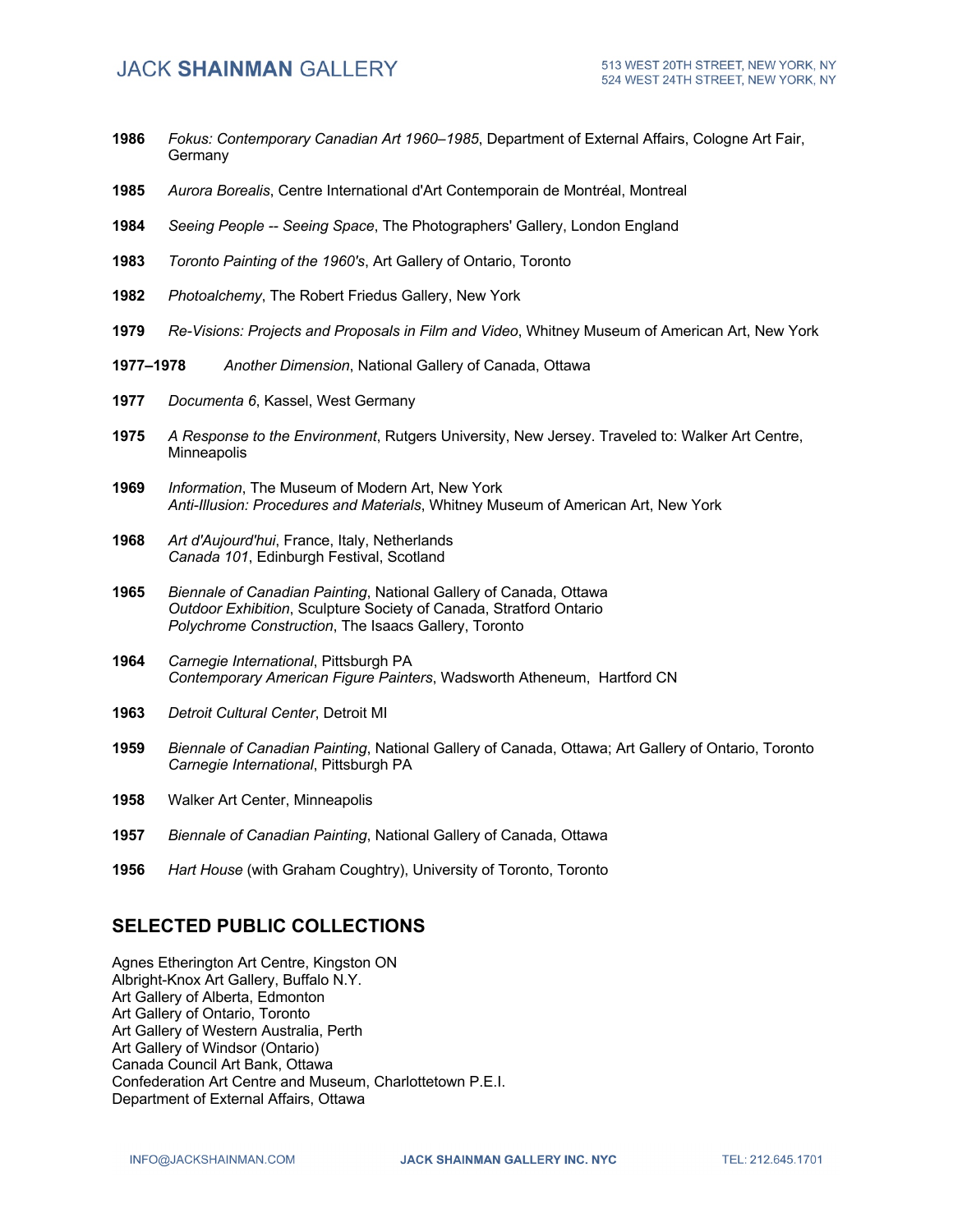Edmonton Art Gallery (Alberta) Hirshhorn Museum and Sculpture Garden, Washington, DC Los Angeles County Museum of Art, Los Angeles, CA Ludwig Museum, Cologne and Vienna McMaster University, Hamilton ON Musée des Beaux Arts, Montreal Musée National d'Art Moderne, Centre Georges Pompidou, Paris Museum of Modern Art, New York National Gallery of Art, Washington, D.C. National Gallery of Canada, Ottawa Norman MacKenzie Art Gallery, Regina SK Pearson International Airport, Toronto Philadelphia Museum of Fine Arts University of Waterloo (Ontario) University of Western Ontario, London ON Vancouver Art Gallery (British Columbia) Winnipeg Art Gallery (Manitoba)

## **AWARDS & FELLOWSHIPS**

- **2011** Gershon Iskowitz Prize
- **2000** Governor General's Award in Visual and Media Arts (Film)
- **1999** University of Toronto
- **1997** Honorary degree, University of Victoria
- **1995** Chevalier de l'ordre des arts et des lettres, France
- **1990** Honorary degree, Nova Scotia College of Art and Design
- **1982** Order of Canada
- **1975** Honorary degree, Brock University
- **1972** Guggenheim Fellowship

#### **TEACHING**

- **2001** Visiting Artist/Professor, Ecole Nationale Supérieure des Beaux-Arts, Paris
- **1997–1998** Visiting Artist/Professor, le Fresnoy, Tourcoing France
- **1996** Visiting Professor, l'Ecole Nationale de la Photographie, Arles France
- **1988** Visiting Professor, Princeton University
- **1981** CCMC artists in residence, La Chartreuse, Avignon Festival, France
- **1976** Member of CCMC since 1976
- **1970** Professor of Advanced Film, Yale University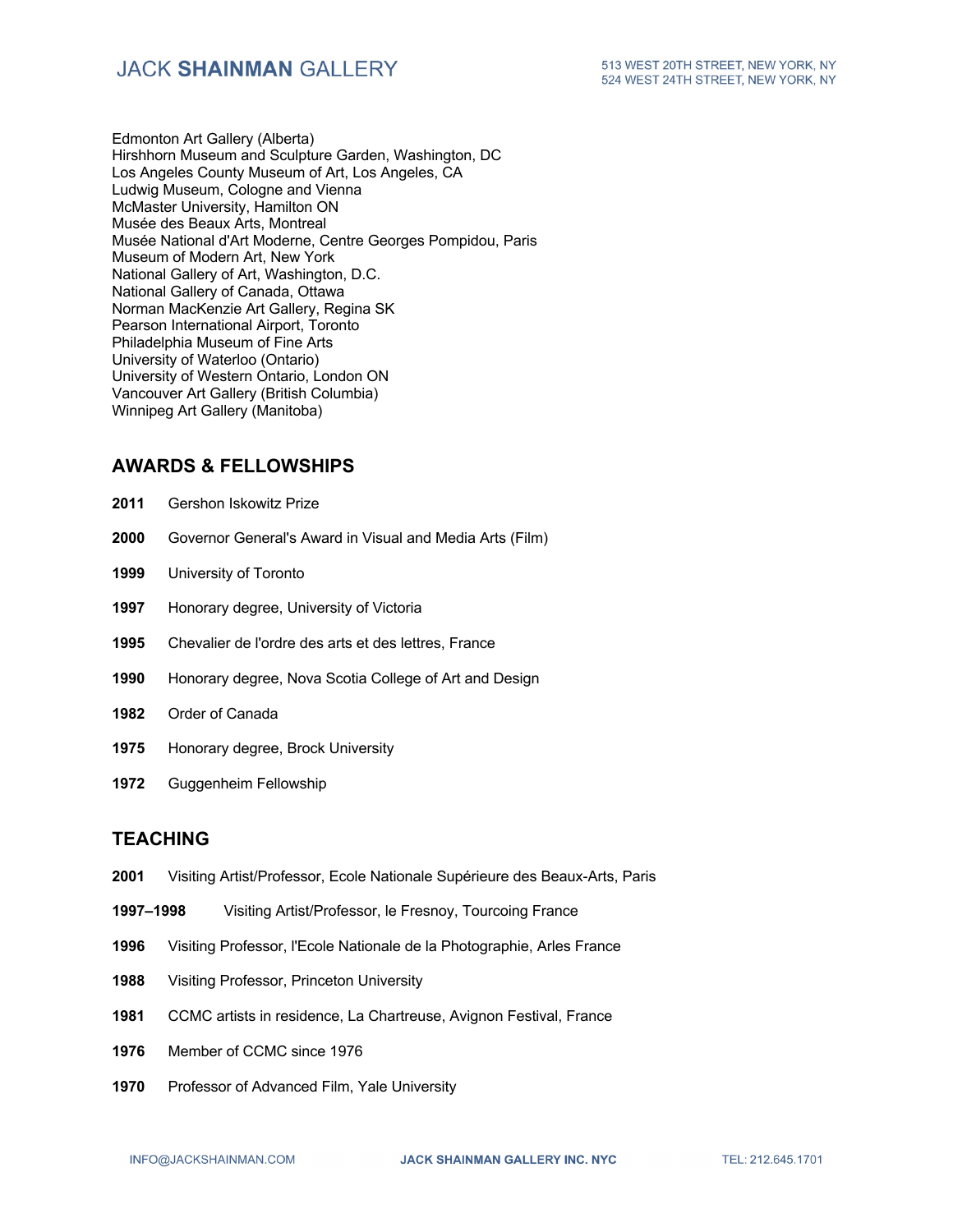#### **PUBLIC COMMISSIONS**

- **2004** Exposures, Pantages Hotel/Condominium complex, Toronto (installation spring 2004)
- **1989** Reflections, Photo Mural, Canadian Embassy, Washington USA Via Rail, Train Installation
- **1992** Red, Orange and Green, Confederation Life, Toronto
- **1988–1989** The Audience, SkyDome, Toronto
- **1986** The Spectral Image, Expo '86, Vancouver
- **1981** Ducks Drawn Back, Shaw Industries Limited, Toronto
- **1979** Flightstop, Cadillac Fairview, Eaton's Centre, Toronto
- **1978** Government of Canada Building, North York ON Video-Photo Environmental Sculpture, Brock University,St. Catherines ON
- **1967** Ontario Pavilion, Expo '67, Montreal
- **1954** Mobile, Victoria College, University of Toronto

## **PERFORMANCES AND SELECTED CONCERTS**

Solo Piano:

Montreal, 1977; Amsterdam, 1985; Toronto, 1987, 1994; New York, 1990; Waterloo, Ontario, 1994; Bologna Italy, 1995; Rovereto Italy, 1996; Quebec City, 1999; Bard College N.Y. 2001, Arnolfini Gallery, Bristol UK 2001; Centre Pompidou, 2002; Edmonton, 2003.

Duo piano with Chalemagne Palestine, Paris 2001/with Eve Egoyan, Toronto 2002 CCMC: 6 tours of Europe and 1 of Japan; hundreds of concerts in Toronto, Montreal, New York and elsewhere since 1976

- **1997** Victoriaville Festival de Musique Actuelle
- **1990–1994** Du Maurier Jazz Festival, Toronto, "New Music America," Montreal, 1990
- **1980** Musica Nova Festival, Hamburg, Germany

#### **OTHER PERFORMANCES**

- **2002** International Festival of Experimental Music, Royal Festival Hall, London, England, Freunde der Güter Musik, Berlin Festival Polyphonix, Centre Pompidou, Paris, Festival of New Cinema and New Media, Montreal
- **1997** "Pfeifen im Wald," Luzern, Switzerland
- **1986** Choreography/music with dancer Jo Leslie, Pavlychenko Studio, Toronto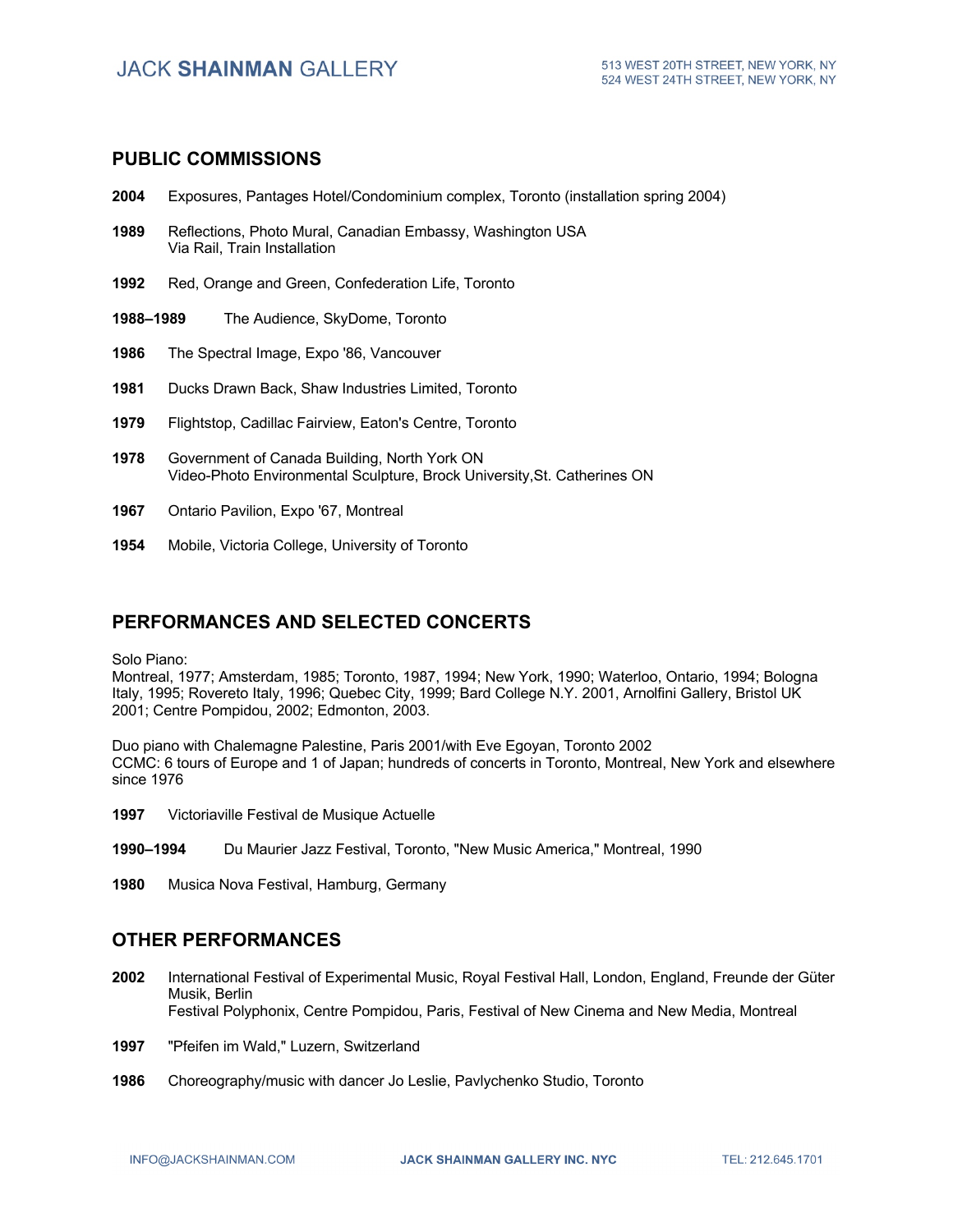- **1980** Olympic Arts Festival, Los Angeles
- **1978** Collective for Living Cinema, New York
- **1977** The Kitchen, New York, (Artists' Jazz Band)
- **1968** Fairleigh Dickinson University, New Jersey Filmmakers Cinematheque, New York
- **1967** Expo '67 Youth Pavilion, Montreal
- **1965** Mixed Media Concert Series, Isaacs Gallery, Toronto

### **RECORDINGS**

- **2002** CCMC + Christian Marclay, a 2-CD set, Art Metropole (Toronto) Hearing Aid, CD published by Supposé and Galerie Klosterfelde, Berlin
- **1999** Snow solo piano solo Snow: 3 Phases, boxed set of 3 CDs, Ohm éditions (Quebec) CCMC: Accomplices, CD Victo
- **1994** CCMC: Decisive Moments, CD Jack and Mike, CD
- **1990** CCMC 90, 2 cassette set Sinoms, CD, Art Metropole (Toronto) with permission of Musée du Québec
- **1989** Sinoms, cassette, edition of 50; CD published by Musée du Québec
- **1987** The Last LP, Art Metropole, Toronto (re-issued in 1994 as The Last LP CD, CD)
- **1978** Larry Dubin and CCMC, Music Gallery Editions, Toronto
- **1976–1977** CCMC Vols. 1, 2, 3, 4 & 5, Music Gallery Editions, Toronto
- **1975** The Artists' Jazz Band, Gallery Editions, Toronto The Artists' Jazz Band Live at the Edge, Music Gallery Editions Michael Snow: Musics for Whistling, Piano, Microphone and Tape Recorder, Chatham Square Records, New York
- **1966** New York Eye and Ear Control, ESP-Disk, New York

#### **FILMOGRAPHY**

- **2003** WVLNT Wavelength For Those Who Don't Have the Time, colour, sound, 15 minutes. DVD edition (Art Metropole, Toronto)
- **2001** \*Corpus Callosum , colour, sound, 92' 30"
- **2000** The Living Room, colour, sound, 20'33"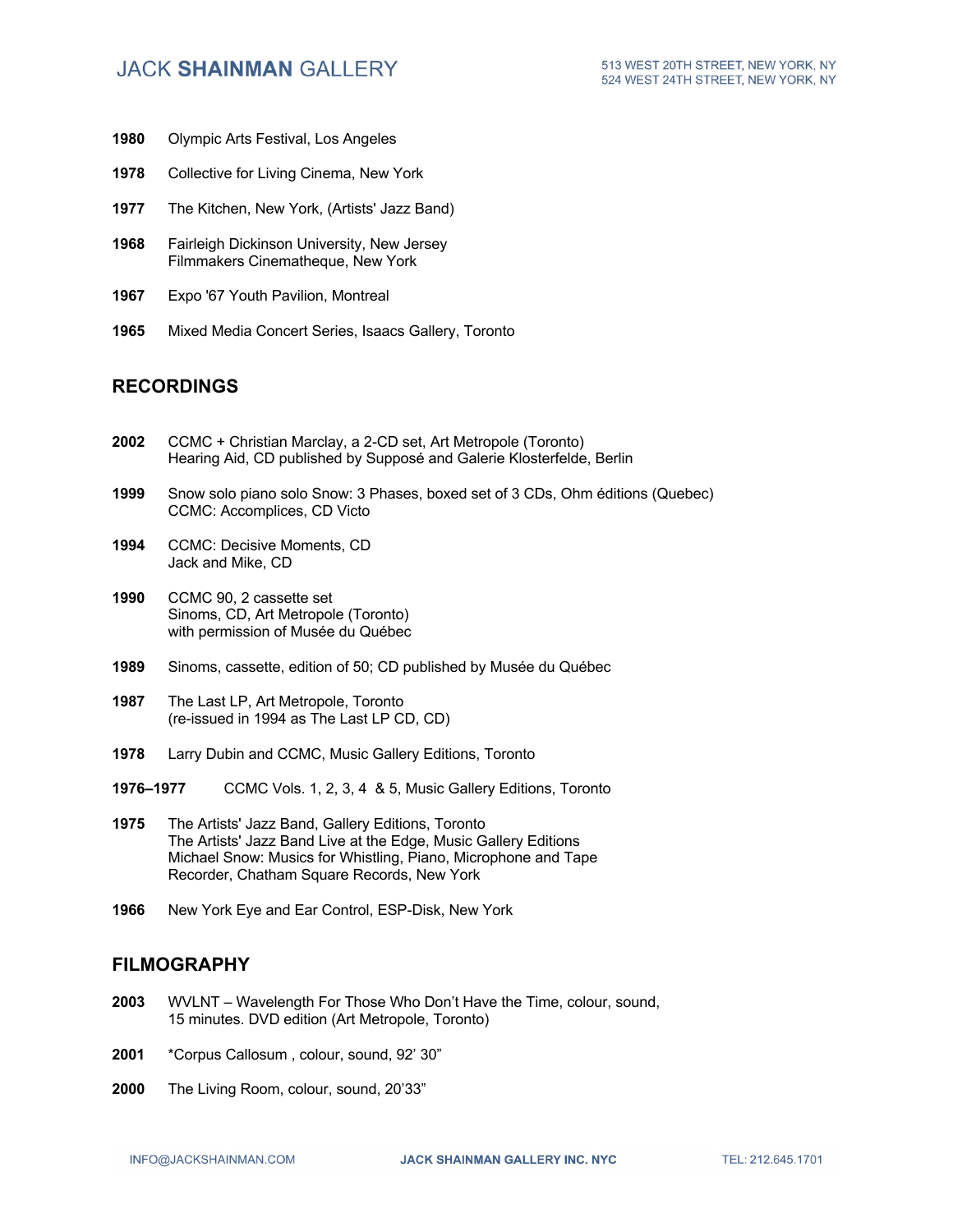Prelude, colour, sound, 3'15"

- **1991** To Lavoisier, Who Died in the Reign of Terror, colour, sound, 53 min.
- **1990** See You Later/Au Revoir, colour, sound, 18 minutes
- **1988** Seated Figures, , colour, sound, 42 minutes
- **1984** Funnel Piano, colour, sound, 3 minutes
- **1982** So Is This, colour, silent, 43 minutes
- **1981** Presents, colour, sound, 90 minutes
- **1974** Rameau's Nephew by Diderot (Thanx to Dennis Young) by Wilma Schoen, colour, sound, 260 minutes (4 1/2 hours)
- **1972–1976** Breakfast (Table Top Dolly), colour, sound, 15 minutes
- **1971** La Région Centrale, colour, sound, 190 minutes
- **1970** Side Seat Paintings Slides Sound Film, colour, sound, 20 minutes
- **1969** One Second in Montreal, black and white, silent, 26 minutes Dripping Water (with Joyce Wieland), black and white, sound, 10 min.
- **1968–1969** <---> (Back and Forth), colour, sound, 53 minutes
- **1967** Standard Time, colour, sound, 8 minutes
- **1966–1967** Wavelength, colour, sound, 45 minutes
- **1965** Short Shave, black and white, sound, 4 minutes
- **1964** New York Eye and Ear Control, black and white, sound, 34 minutes
- **1956** A to Z, blue and white, silent, 7 minutes

### **SELECTED FILM RELATED WORKS AND INSTALLATION**

- **2002** Video Fields, video installation commissioned by Arts Council of England 15-minute loop, sound, continuous projection. First presented at John Hansard Gallery, Southampton U.K. Solar Breath (Northern Caryatids), video installation, DVD, one hour,Continuous projection
- **2000** Sheeploop, video installation (DVD). 15-minute loop, silent,continuous projection. Couple, video installation (DVD). 3-minute loop, silent, continuous projection That/Cela/Dat, video installation (DVD). Three 17-minute loops, silent, continuous projection.
- **1992** Recombinant, slide projector, 80 slides, cylindrical painted plastic stand, wall relief (painted wood) approx 152.4 x 191.9 cm
- **1983** Breakfast (Table Top Dolly), videotape of three versions of film of the same name. Exhibited once, then destroyed.